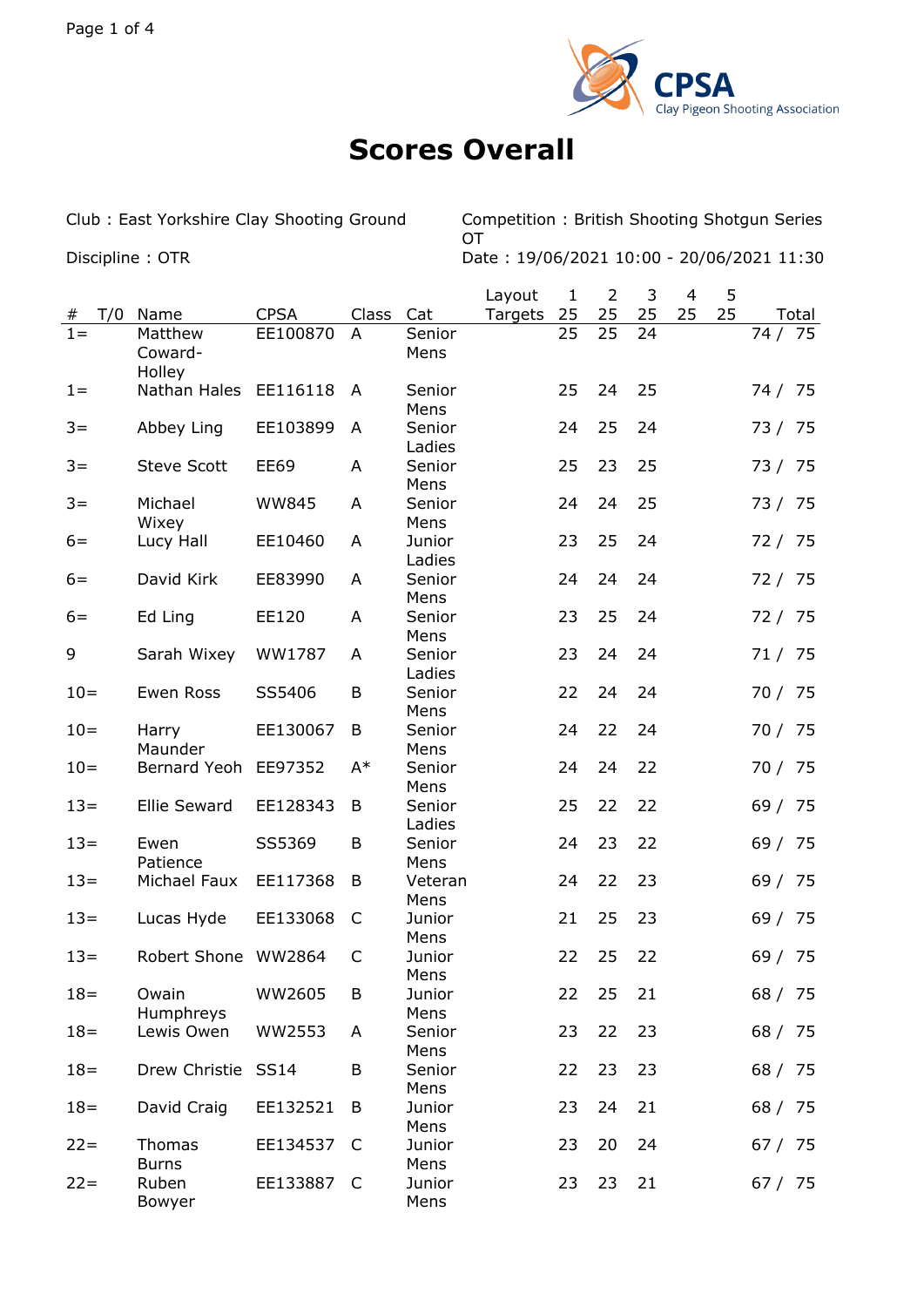

| $22 =$ | Ian Peel                    | EE2002         | A            | Veteran<br>Mens      | 23 | 19 | 25 | 67 / 75 |  |
|--------|-----------------------------|----------------|--------------|----------------------|----|----|----|---------|--|
| $22 =$ | Benjamin<br>Killian         | EE136817       | B            | Junior<br>Mens       | 24 | 20 | 23 | 67 / 75 |  |
| $22 =$ | Mark Shaw                   | EE112191       | A            | Senior<br>Mens       | 23 | 22 | 22 | 67 / 75 |  |
| $27 =$ | Georgina<br>Roberts         | WW2469         | B            | Senior<br>Ladies     | 22 | 22 | 22 | 66 / 75 |  |
| $27 =$ | John Falconer SS3994        |                | C            | Senior<br>Mens       | 22 | 22 | 22 | 66 / 75 |  |
| $27 =$ | Dean Molnar                 | EE140592       | C            | Senior<br>Mens       | 22 | 21 | 23 | 66 / 75 |  |
| $27 =$ | Mark<br>Robinson            | EE123755       | B            | Senior<br>Mens       | 19 | 23 | 24 | 66 / 75 |  |
| $27 =$ | Jake Janes                  | EE127334       | B            | Senior<br>Mens       | 24 | 23 | 19 | 66 / 75 |  |
| $27 =$ | David<br>O'Donnell          | EE116985       | B            | Senior<br>Mens       | 21 | 22 | 23 | 66 / 75 |  |
| $27 =$ | Charlie<br>Madden           | EE135871       | C            | Junior<br>Mens       | 22 | 22 | 22 | 66 / 75 |  |
| $27 =$ | Kirsty<br>Hegarty           | <b>NI134EE</b> | $B*$         | Senior<br>Ladies     | 23 | 24 | 19 | 66 / 75 |  |
| $35=$  | Madeleine<br>Purser         | EE134523       | C            | Junior<br>Ladies     | 22 | 21 | 22 | 65 / 75 |  |
| $35 =$ | Sharon Niven                | SS3615         | C            | Senior<br>Ladies     | 21 | 22 | 22 | 65 / 75 |  |
| $35 =$ | Maciej<br><b>Bilkiewicz</b> | EE125524       | B            | Senior<br>Mens       | 23 | 20 | 22 | 65 / 75 |  |
| $35 =$ | Daniel<br>Campey            | EE130290       | B            | Senior<br>Mens       | 21 | 22 | 22 | 65 / 75 |  |
| $35 =$ | Mark Lilly                  | EE52163        | C            | Veteran<br>Mens      | 21 | 23 | 21 | 65 / 75 |  |
| $35 =$ | Paul Jenkins                | EE64094        | B            | Veteran<br>Mens      | 21 | 23 | 21 | 65 / 75 |  |
| $35 =$ | Roger<br>Westaway           | EE7462         | B            | SuperVeteran<br>Mens | 24 | 19 | 22 | 65 / 75 |  |
| $35 =$ | Michael<br>Bovingdon        | EE126458       | B            | Senior<br>Mens       | 20 | 22 | 23 | 65 / 75 |  |
| $35 =$ | Mr JA Parker                | EE3920         | D            | SuperVeteran<br>Mens | 24 | 22 | 19 | 65 / 75 |  |
| $44 =$ | Charlotte<br>Hollands       | EE98398        | B            | Senior<br>Ladies     | 21 | 21 | 22 | 64 / 75 |  |
| $44 =$ | Harry<br>Poolman            | EE141980       | D            | Junior<br>Mens       | 19 | 24 | 21 | 64 / 75 |  |
| $44 =$ | Paul<br>Culverwell          | EE101923       | C            | Veteran<br>Mens      | 21 | 21 | 22 | 64 / 75 |  |
| $44 =$ | William<br>Taylor           | EE140455       | D            | Junior<br>Mens       | 22 | 18 | 24 | 64 / 75 |  |
| $44 =$ | Keith Ritchie               | EE126380       | B            | Senior<br>Mens       | 22 | 23 | 19 | 64 / 75 |  |
| $49=$  | Thomas Betts EE129494       |                | A            | Junior<br>Mens       | 20 | 21 | 22 | 63 / 75 |  |
| $49=$  | Aaron<br>Heading            | EE93888        | A            | Senior<br>Mens       | 19 | 22 | 22 | 63 / 75 |  |
| $49=$  | Richard Fox                 | EE117802       | <sub>C</sub> | Veteran<br>Mens      | 22 | 18 | 23 | 63 / 75 |  |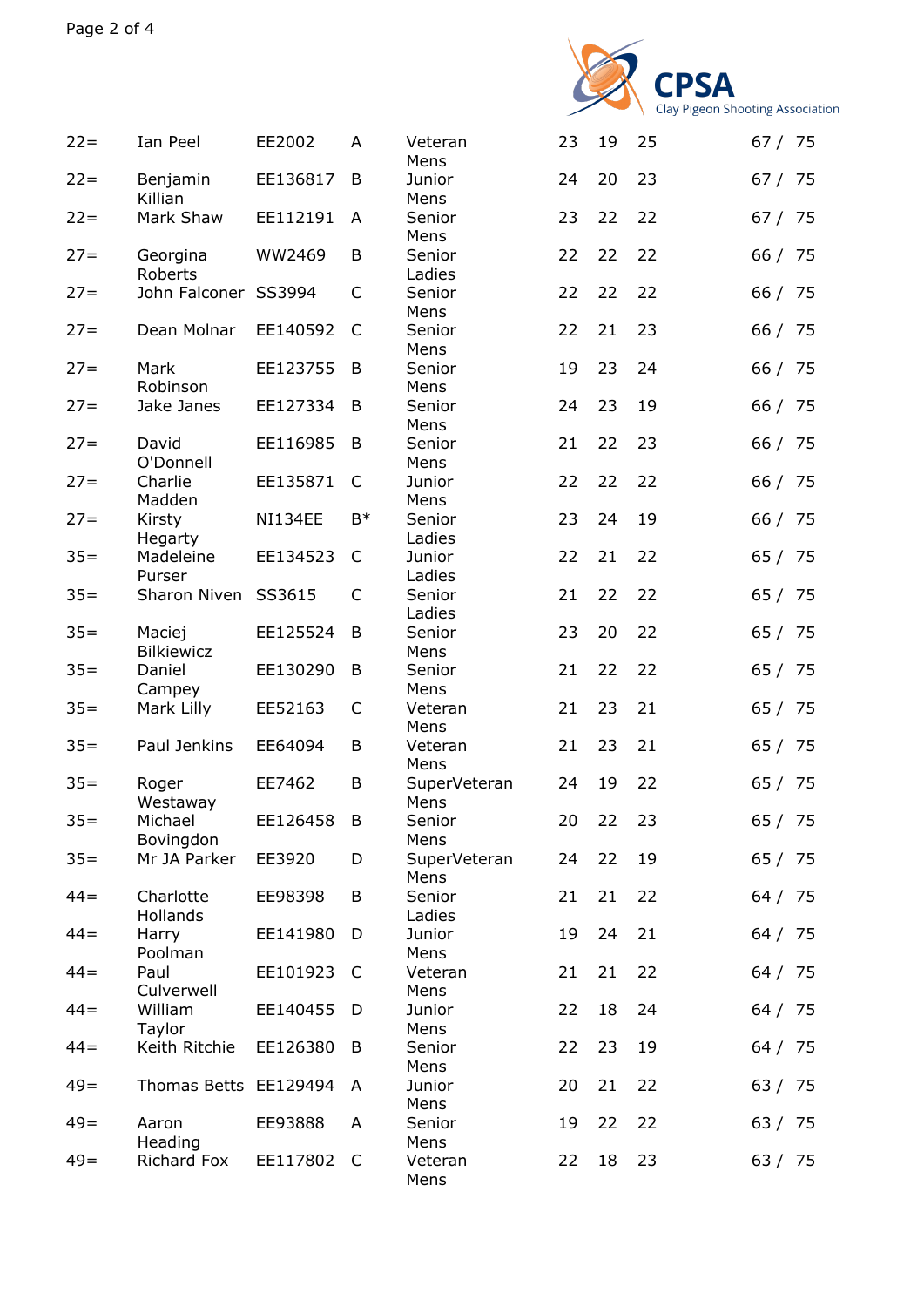

| $49=$  | Robert Wick                      | EE34535      | C            | Senior<br>Mens       | 21 | 22 | 20 | 63 / 75 |
|--------|----------------------------------|--------------|--------------|----------------------|----|----|----|---------|
| $49=$  | Theo Ling                        | EE121186     | A            | Junior<br>Mens       | 22 | 21 | 20 | 63 / 75 |
| $54 =$ | <b>Jessica</b><br>Hayward        | EE129464     | B            | Senior<br>Ladies     | 20 | 23 | 19 | 62 / 75 |
| $54 =$ | Quaysoor<br>Miah                 | EE117424     | $\mathsf{C}$ | Senior<br>Mens       | 22 | 21 | 19 | 62 / 75 |
| $56=$  | Elise Dixon                      | EE134946     | D            | Junior<br>Ladies     | 24 | 20 | 17 | 61 / 75 |
| $56=$  | Nicholas<br>Harris               | EE68373      | B            | Veteran<br>Mens      | 20 | 22 | 19 | 61 / 75 |
| $58 =$ | Rachel Carrie                    | EE122119     | D            | Senior<br>Ladies     | 18 | 19 | 23 | 60 / 75 |
| $58 =$ | Fin Davies-<br>Hedges            | EE143817     | D            | Junior<br>Mens       | 19 | 19 | 22 | 60 / 75 |
| $58 =$ | Lewis Kirk                       | EE140542     | D            | Junior<br>Mens       | 25 | 17 | 18 | 60 / 75 |
| $58 =$ | Reg Toms                         | EE3253       | B            | SuperVeteran<br>Mens | 23 | 22 | 15 | 60 / 75 |
| $58 =$ | Robert Lewis                     | EE141952     | D            | Junior<br>Mens       | 20 | 20 | 20 | 60 / 75 |
| $58 =$ | Mathew Paley EE139723            |              | C            | Junior<br>Mens       | 20 | 19 | 21 | 60 / 75 |
| $58 =$ | Christopher<br>McReynolds        | EE125309     | C            | Senior<br>Mens       | 21 | 17 | 22 | 60 / 75 |
| $58 =$ | Nigel Watson                     | EE93403      | C            | Veteran<br>Mens      | 19 | 23 | 18 | 60 / 75 |
| $66=$  | Jacquelyn<br>Lewis               | WW171        | $\mathsf C$  | Senior<br>Ladies     | 20 | 20 | 19 | 59 / 75 |
| $66=$  | Leah Southall                    | EE132717     | $C^*$        | Junior<br>Ladies     | 20 | 19 | 20 | 59 / 75 |
| $66=$  | Peter Lunn                       | EE65793      | D            | SuperVeteran<br>Mens | 19 | 21 | 19 | 59 / 75 |
| $66=$  | Keith White                      | EE130335     | C            | Senior<br>Mens       | 19 | 20 | 20 | 59 / 75 |
| $66=$  | Rod Gould                        | EE95538      | Α            | Senior<br>Mens       | 20 | 19 | 20 | 59 / 75 |
| $66=$  | Howard<br>Beaumont               | EE88570      | B            | Veteran<br>Mens      | 17 | 21 | 21 | 59 / 75 |
| $66=$  | Alistair<br>Seward               | EE126280     | C            | Senior<br>Mens       | 21 | 19 | 19 | 59 / 75 |
| $73 =$ | Gareth<br>Roberts                | <b>WW448</b> | C            | SuperVeteran<br>Mens | 21 | 17 | 20 | 58 / 75 |
| $73 =$ | William<br>Maclennan             | EE114460     | C            | SuperVeteran<br>Mens | 21 | 16 | 21 | 58 / 75 |
| $73 =$ | Clementine<br>Kermode-<br>Clague | IM41         | $C^*$        | Senior<br>Ladies     | 17 | 19 | 22 | 58 / 75 |
| $76=$  | Christopher<br>Sockalingam       | SS5343       | B            | Senior<br>Mens       | 22 | 19 | 16 | 57 / 75 |
| $76=$  | George<br>Harvey                 | EE137699     | B            | Junior<br>Mens       | 21 | 17 | 19 | 57 / 75 |
| $76=$  | James<br>Hudson                  | EE141527     | C            | Senior<br>Mens       | 22 | 17 | 18 | 57 / 75 |
| $76=$  | Steve Ling                       | EE31535      | B            | SuperVeteran<br>Mens | 20 | 14 | 23 | 57 / 75 |